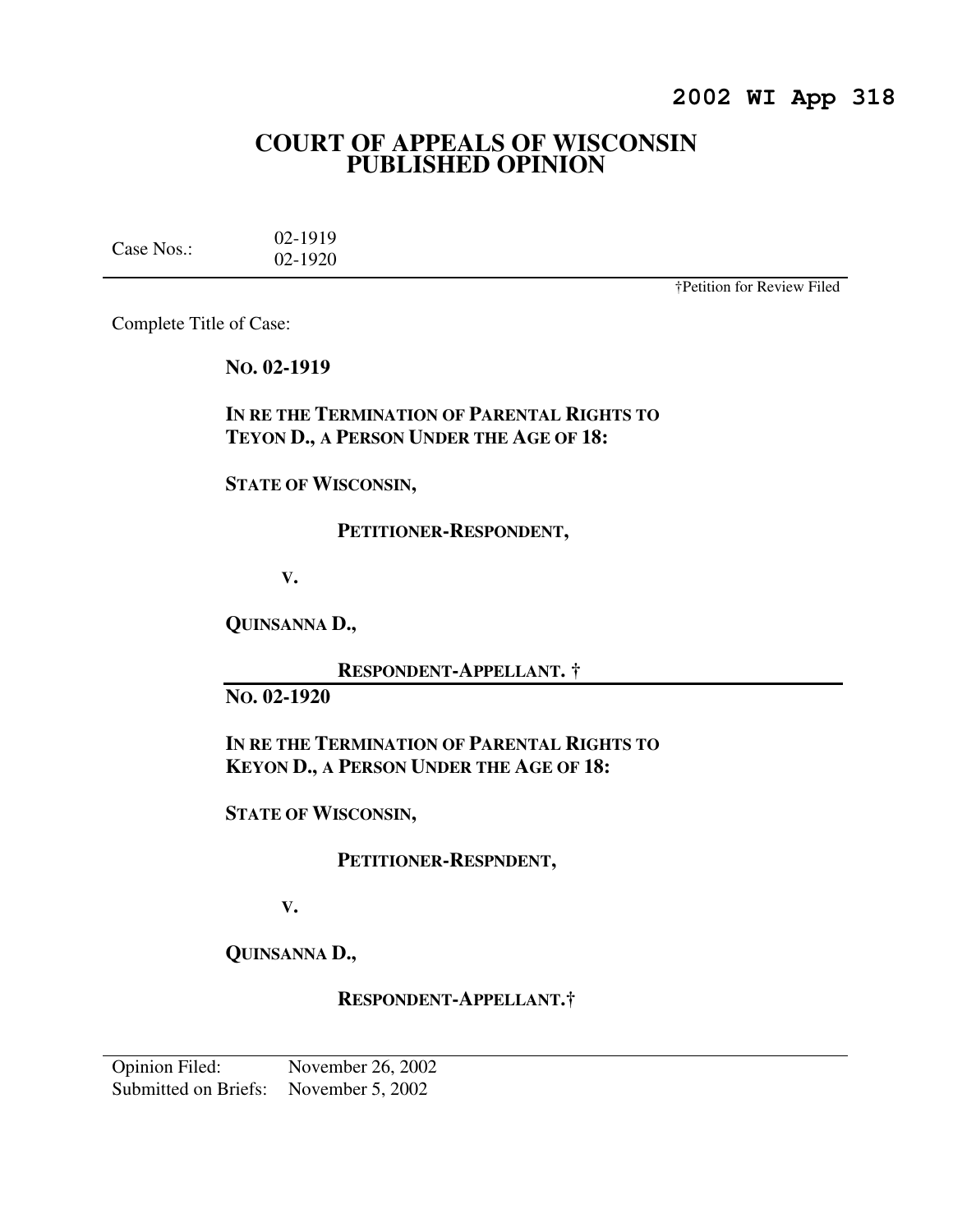|  | <b>JUDGES:</b> |  |  |
|--|----------------|--|--|
|  |                |  |  |

| Appellant<br><b>ATTORNEYS:</b>  | On behalf of the respondent-appellant, the cause was submitted on the<br>briefs of <i>Carl W. Chesshir</i> , of Milwaukee.                                                                        |
|---------------------------------|---------------------------------------------------------------------------------------------------------------------------------------------------------------------------------------------------|
| Respondent<br><b>ATTORNEYS:</b> | On behalf of the petitioner-respondent, the cause was submitted on the<br>brief of Thomas Binger, assistant district attorney, and E. Michael<br><i>McCann</i> , district attorney, of Milwaukee. |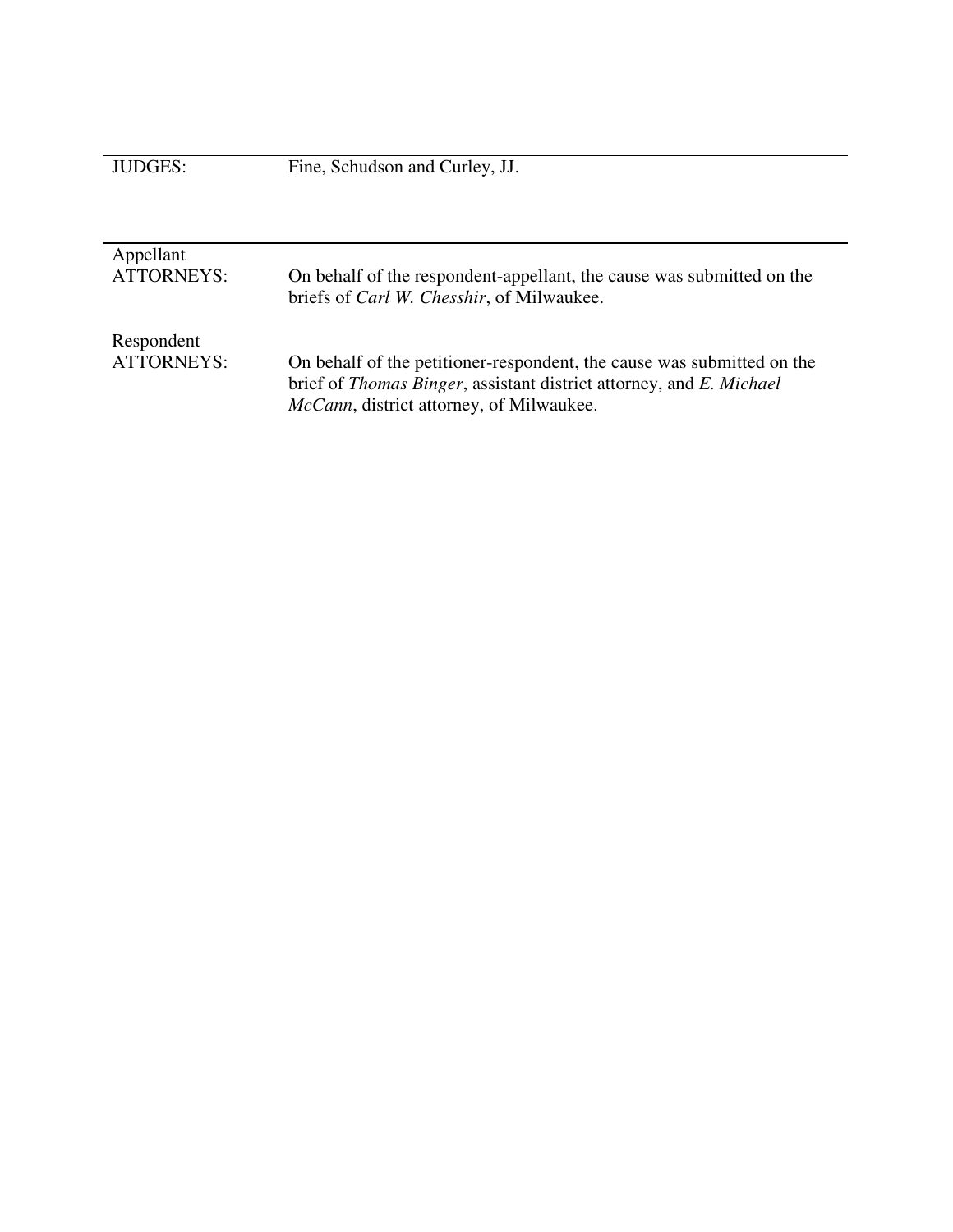# **2002 WI App 318**

## **COURT OF APPEALS DECISION DATED AND FILED**

### **November 26, 2002**

**Cornelia G. Clark Clerk of Court of Appeals**

### **NOTICE**

 **This opinion is subject to further editing. If published, the official version will appear in the bound volume of the Official Reports.** 

**A party may file with the Supreme Court a petition to review an adverse decision by the Court of Appeals.** *See* **WIS. STAT. § 808.10 and RULE 809.62.** 

**Appeal Nos. 02-1919 02-1920 STATE OF WISCONSIN IN COURT OF APPEALS** 

**Cir. Ct. Nos. 01 TP 16 01 TP 17**

**NO. 02-1919 CIR. CT. NO. 01 TP 16** 

**IN RE THE TERMINATION OF PARENTAL RIGHTS TO TEYON D., A PERSON UNDER THE AGE OF 18:** 

**STATE OF WISCONSIN,** 

 **PETITIONER-RESPONDENT,** 

**V.** 

**QUINSANNA D.,** 

 **RESPONDENT-APPELLANT.** 

**NO. 02-1920 CIR. CT. NO. 01-TP 17** 

**IN RE THE TERMINATION OF PARENTAL RIGHTS TO KEYON D., A PERSON UNDER THE AGE OF 18:** 

**STATE OF WISCONSIN,** 

 **PETITIONER-RESPONDENT,**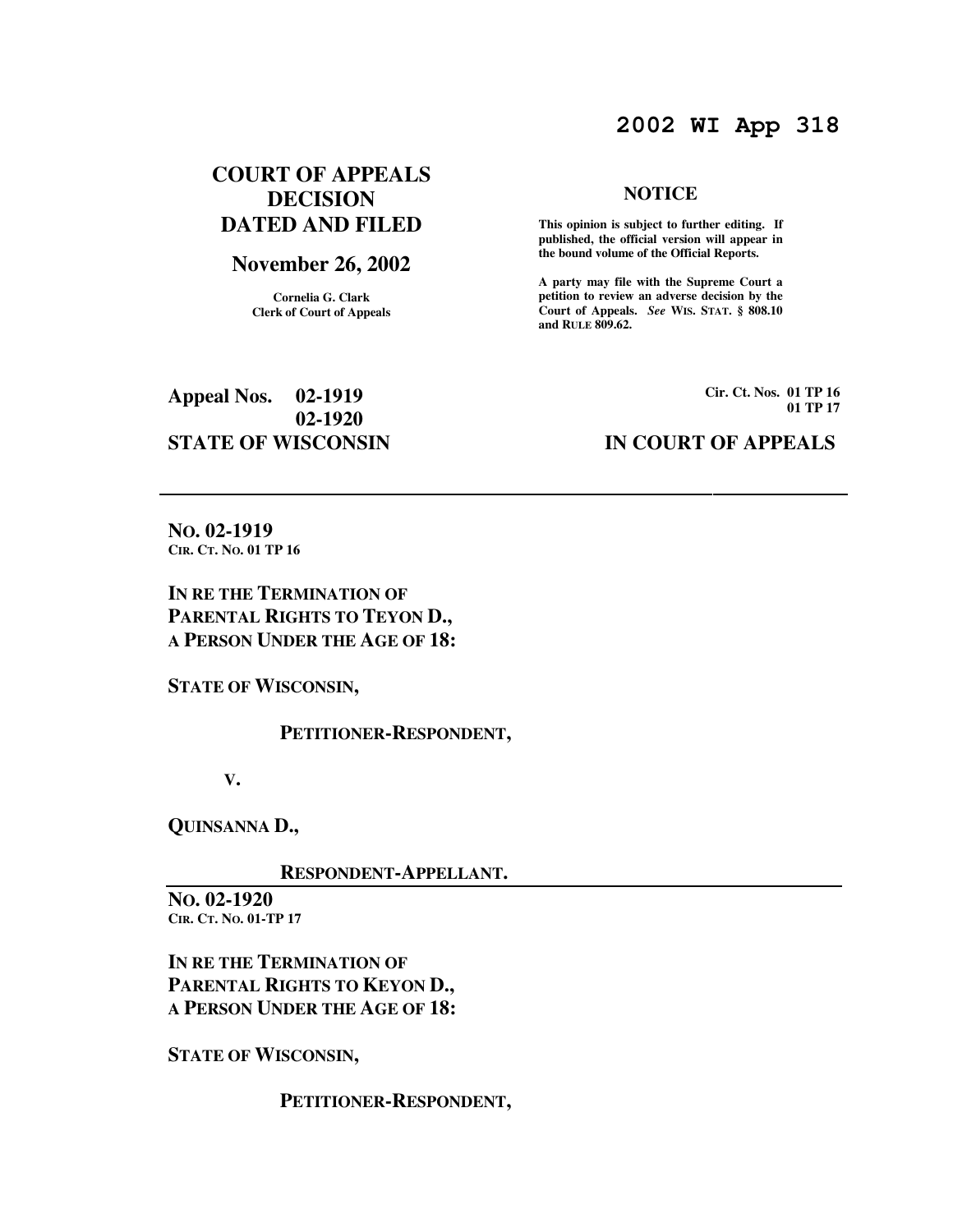**V.** 

**QUINSANNA D.,** 

 $\overline{a}$ 

### **RESPONDENT-APPELLANT.**

 APPEAL from an order of the circuit court for Milwaukee County: CHRISTOPHER R. FOLEY, Judge. *Affirmed*.

Before Fine, Schudson and Curley, JJ.

¶1 SCHUDSON, J. Quinsanna D. appeals from the order for termination of her parental rights under WIS. STAT.  $\S$  48.415(6)<sup>1</sup> for failure to assume parental responsibility for her twin sons, Keyon and Teyon, following a jury trial and a dispositional hearing. She argues that at her trial, where the issue was whether she had failed to establish a substantial parental relationship with her

 FAILURE TO ASSUME PARENTAL RESPONSIBILITY. (a) Failure to assume parental responsibility, *which shall be established by proving that the parent … of the child ha*[*s*] *never had a substantial parental relationship with the child*.

 (b) In this subsection, "substantial parental relationship" means the acceptance and exercise of significant responsibility for the daily supervision, education, protection and care of the child. In evaluating whether the person has had a substantial parental relationship with the child, the court may consider … factors[] including, but not limited to, whether the person has ever expressed concern for or interest in the support, care or well-being of the child, whether the person has neglected or refused to provide care or support for the child ….

(Emphasis added.) All statutory references are to the 1999-2000 version.

<sup>&</sup>lt;sup>1</sup> As material to this appeal, under WIS. STAT.  $§$  48.415(6), grounds for involuntary termination of parental rights include: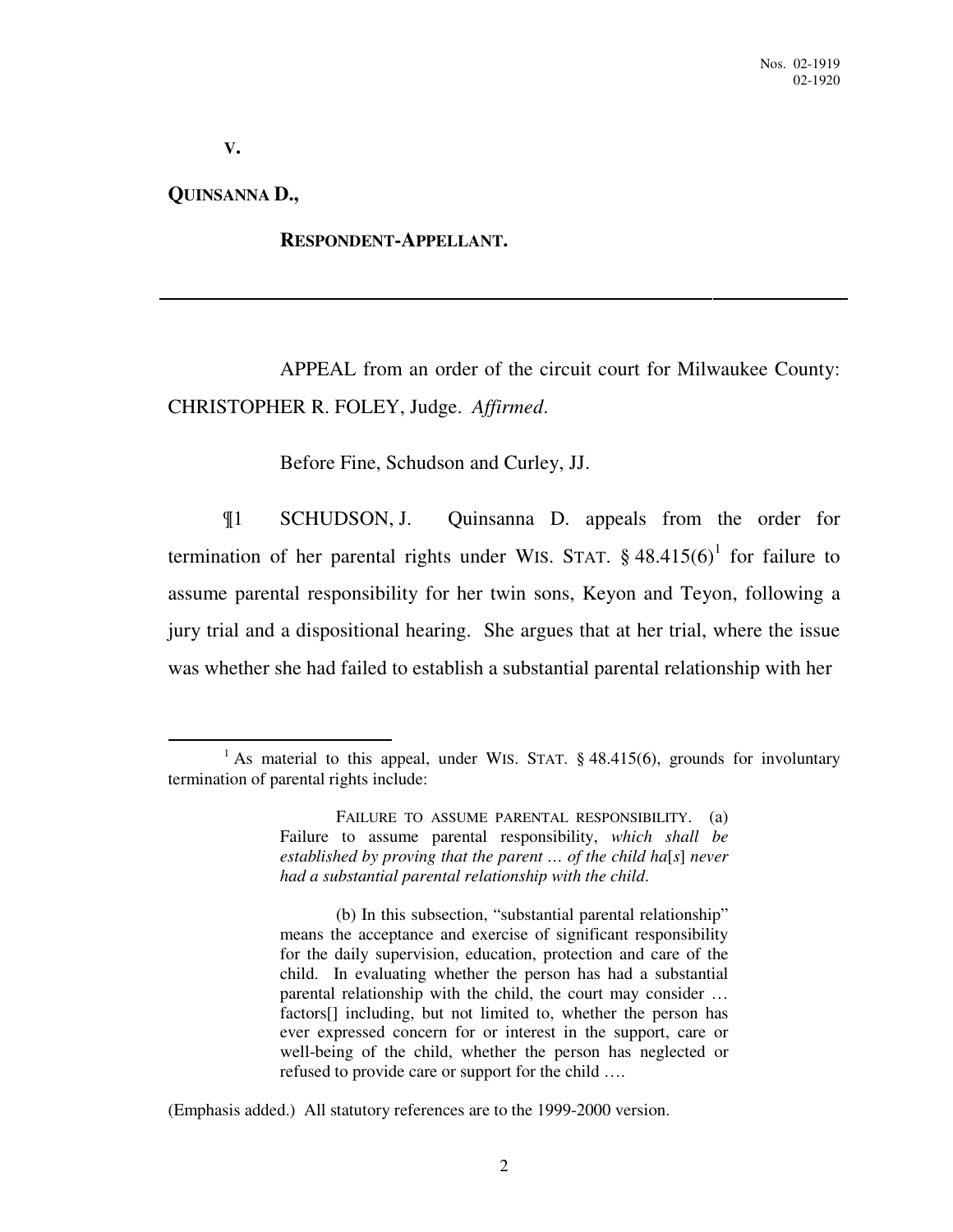twins, the trial court erred in: (1) admitting evidence of her criminal offenses and sentences; and (2) entering a finding, based on the jury verdicts, that she had failed to assume parental responsibility for Keyon and Teyon where, she contends, the verdicts were perverse because undisputed evidence established that she had had a substantial relationship with the twins during their first two years of life.

¶2 Quinsanna also argues that the trial court lost competency to conduct the dispositional hearing because it adjourned the hearing for more than forty-five days following the verdicts without finding good cause for the continuance. She contends that the adjournment violated WIS. STAT.  $\S\S 48.424(4)$  and  $48.315(2).^2$ 

¶3 We conclude that the court correctly exercised discretion in determining that Quinsanna's criminal offenses and sentences were relevant to whether she had failed to establish a substantial parental relationship with Keyon and Teyon. We also conclude that the verdicts were not perverse and, therefore, that the trial court correctly entered the finding that Quinsanna failed to assume parental responsibility for the twins, based on the jury verdicts. Finally, we conclude that although the trial court did not explicitly find good cause to adjourn disposition for more than forty-five days following the verdicts, the parties' agreement to do so, together with the circumstances reflected in the record, established good cause for the continuance. Accordingly, we affirm.

<sup>&</sup>lt;sup>2</sup> WISCONSIN STAT. § 48.424(4)(a) provides, in part, that following a finding of grounds for termination and the resulting finding of "unfitness," the trial court "shall then proceed immediately to hear evidence and motions" regarding disposition, or "may delay making the disposition and set a date for a dispositional hearing no later than 45 days after the fact-finding hearing if  $\ldots$  [a] parties to the proceeding agree."

WISCONSIN STAT. § 48.315(2) provides, in part, "A continuance shall be granted by the court only upon a showing of good cause in open court … and only for so long as is necessary, taking into account the request or consent of the district attorney or the parties and the interest of the public in the prompt disposition of cases."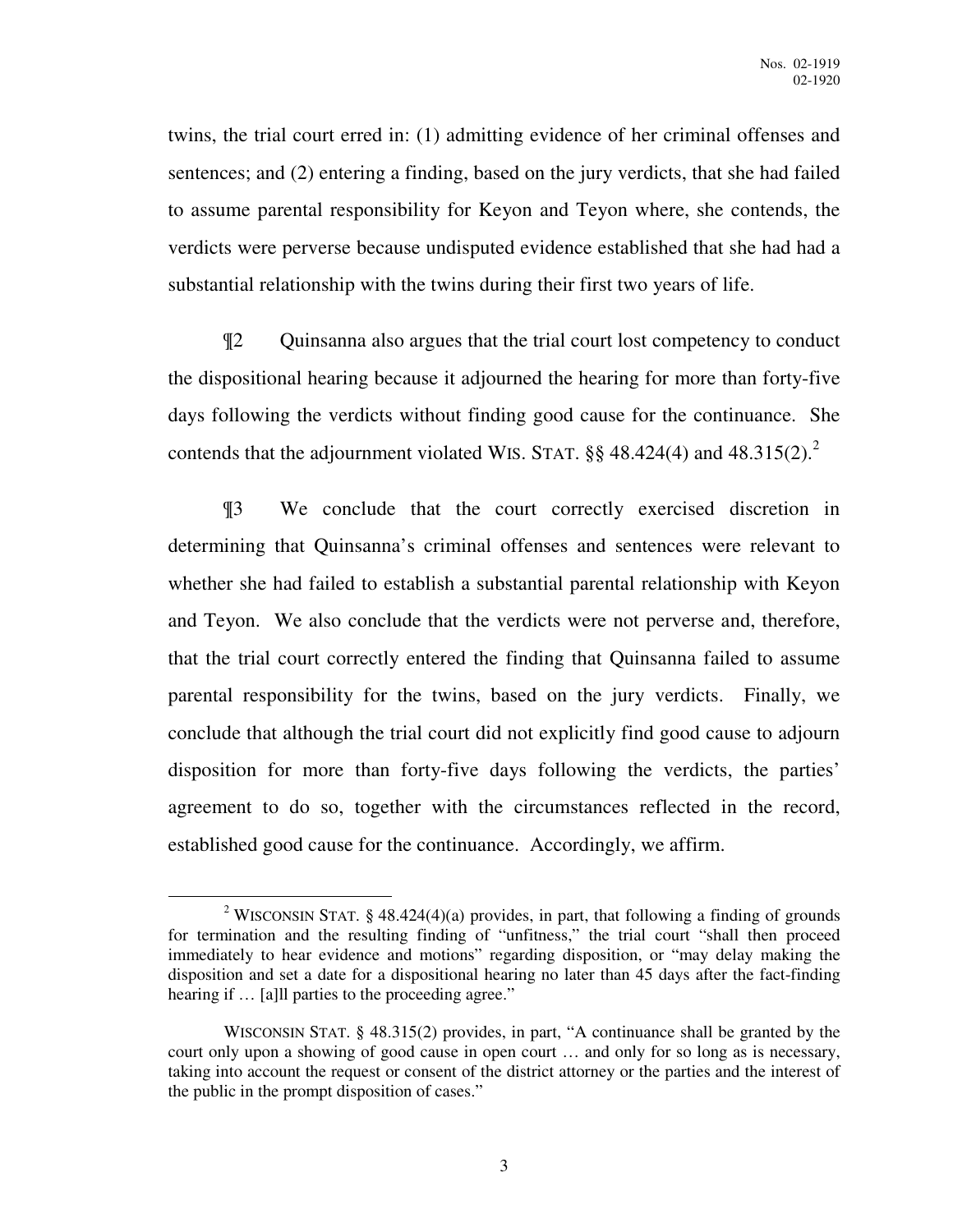### I. BACKGROUND

¶4 On October 23, 1992, Quinsanna gave birth to Keyon and Teyon. On November 1, 1994, the twins were removed from Quinsanna's care following a police raid at her residence where, in the bedroom with Quinsanna and the twins, police found marijuana, ammunition, a large amount of cash, and other drugdealing paraphernalia. Elsewhere in the residence, which Quinsanna shared with her boyfriend, police also found cocaine and additional drug-dealing materials. Quinsanna later admitted that she was a marijuana user and that she knew her boyfriend was a drug dealer.

¶5 As a result of the November 1 raid, Quinsanna was arrested and ultimately convicted of possession of marijuana, possession of cocaine, and keeping a drug house. She was placed on probation.

¶6 On February 20, 1995, the twins were found to be in need of protection or services and were placed outside the parental home; they have continued under juvenile court jurisdiction, living in foster care ever since.

¶7 On November 12, 1995, approximately one year after the raid on her residence and while she was on probation for the drug offenses, Quinsanna was arrested for altering customers' checks and stealing money from the grocery store where she worked. She admitted that she had done so to support her drug use and, on January 5, 1996, she pled guilty to theft. She was sentenced to thirty days in the House of Corrections.

¶8 About five months later, on June 3, 1996, Quinsanna was arrested again. She gave police a false name because she knew of a warrant for her arrest for a probation violation. She was convicted of obstructing an officer and

4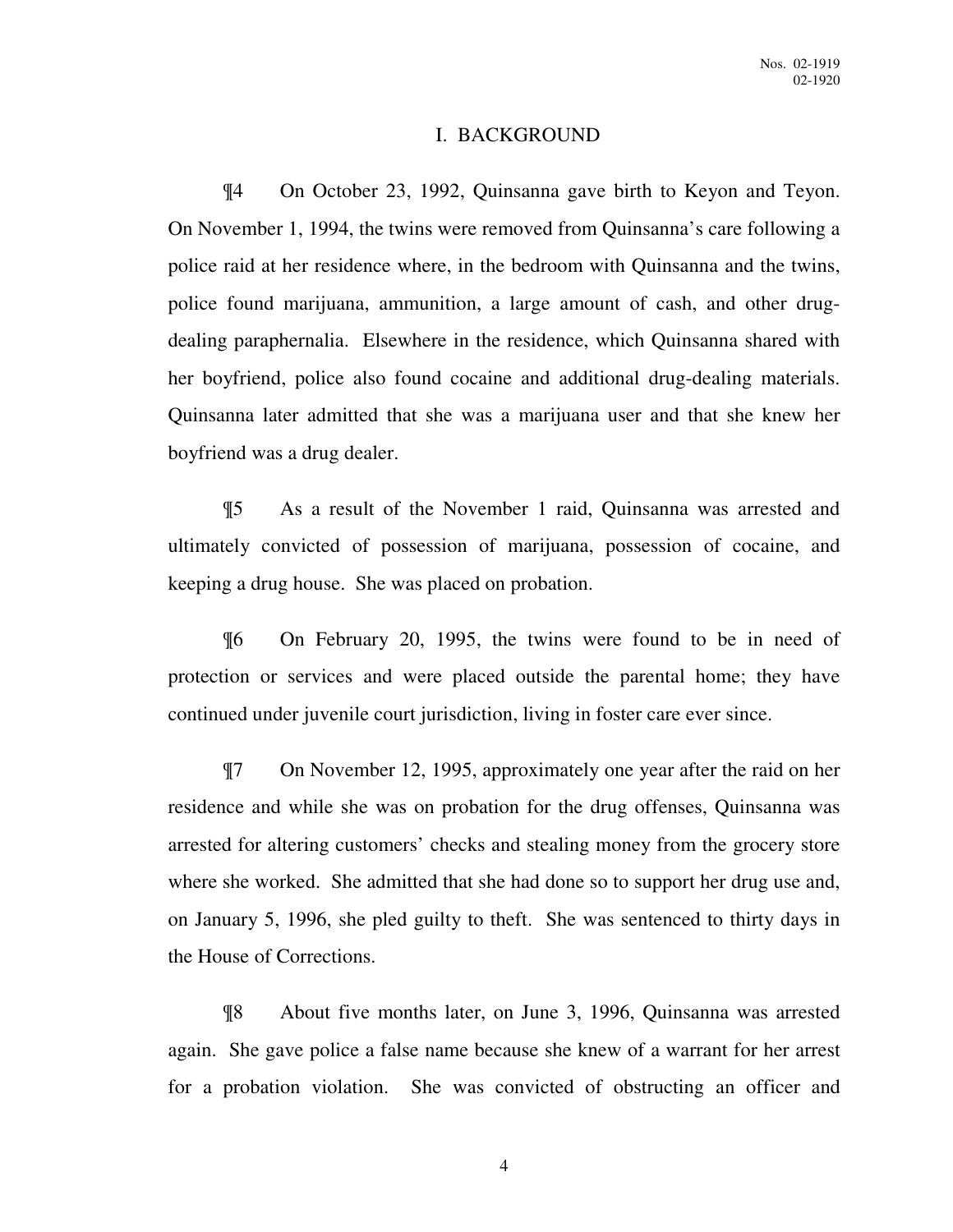sentenced to sixty days, concurrent with six months she received following revocation of her probation. Thus, from approximately June to December, 1996, Quinsanna was incarcerated.

¶9 On January 23, 2001, the State petitioned for termination of Quinsanna's parental rights to Keyon and Teyon and, in an amended petition filed seven months later, alleged that Quinsanna had failed to assume parental responsibility for them, under WIS. STAT. § 48.415(6).

¶10 At a pre-trial hearing, the State indicated its intention to introduce evidence of Quinsanna's criminal record—for possession of marijuana, possession of cocaine, keeping a drug house, theft, and obstructing an officer, between 1994 and 1996. The State specified that it was not seeking to introduce the mere fact and number of convictions for purposes of credibility-impeachment, *see* WIS. STAT.  $\S$  906.09,<sup>3</sup> but rather, that it intended to offer "the substance" of her offenses and sentences as "direct evidence of [Quinsanna's] failure to assume parental responsibility." At the pre-trial hearing, the prosecutor argued:

> These [criminal offenses] occurred after the birth of these children. More specifically, they occurred after the [removal] of these children [from the parental home].

> One of the offenses relates specifically to the reason these children were [removed]. The mother and two other

<sup>&</sup>lt;sup>3</sup> WISCONSIN STAT. § 906.09, in relevant part, provides:

**Impeachment by evidence of conviction of crime** …. **(1)** GENERAL RULE. For the purpose of attacking the credibility of a witness, evidence that the witness has been convicted of a crime … is admissible. The party cross-examining the witness is not concluded by the witness's answer.

 **<sup>(2)</sup>** EXCLUSION. Evidence of a conviction of a crime … may be excluded if its probative value is substantially outweighed by the danger of unfair prejudice.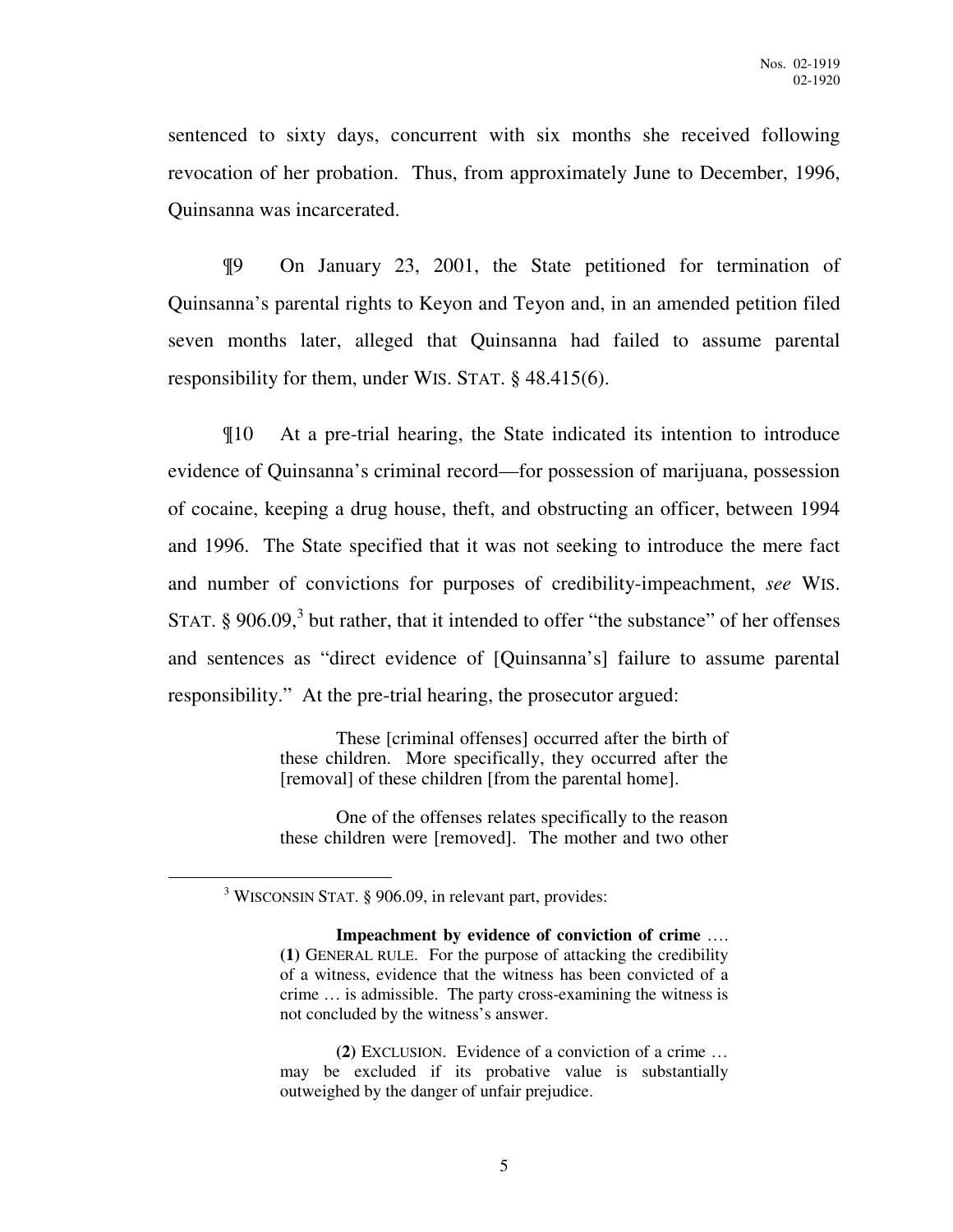individuals were charged with drug charges …. And I certainly think the facts of that [removal] and the facts under which the mother was charged, and the conditions of the house, etc., are certainly relevant to this case.

 There are two subsequent convictions … both of which resulted in imprisonment or jail terms, for a period of 30 to 60 days …. And those also, I believe, resulted in revocation of the mother's probation which she [had] received [for the drug offenses].

 The fact that she's committing new crimes, exposing herself, and receiving incarceration terms as a result of those crimes, I believe, is relevant to her failure to assume parental responsibility. She's prioriti[z]ing criminal activity over her children. She's placing herself in a circumstance where she is not only at risk to being removed from her children's lives, but was.

¶11 Defense counsel objected, arguing both that the evidence was irrelevant to whether Quinsanna had failed to assume parental responsibility, and that, even if relevant, the evidence was "too prejudicial" or "just too highly prejudicial" because of "a danger … that a jury … sees somebody as a convicted felon … and will want to punish her … instead of … seeing what kind of mother she was overall to these kids."

¶12 The trial court, agreeing that the substance of Quinsanna's convictions was not being offered "in regard to [Quinsanna's] credibility," concluded that the admissibility of the evidence was not governed by WIS. STAT. § 906.09. *See* WIS. STAT. § 906.09(1) (generally, impeachment by evidence of criminal conviction may be "[f]or the purpose of attacking the credibility of a witness"). The court also concluded that the evidence was not governed by WIS. STAT.  $\S$  904.04,<sup>4</sup> because, the court said, it was not being offered "to establish bad character and acting in conformity with that bad character."

<sup>4</sup> WISCONSIN STAT. § 904.04, in relevant part, provides: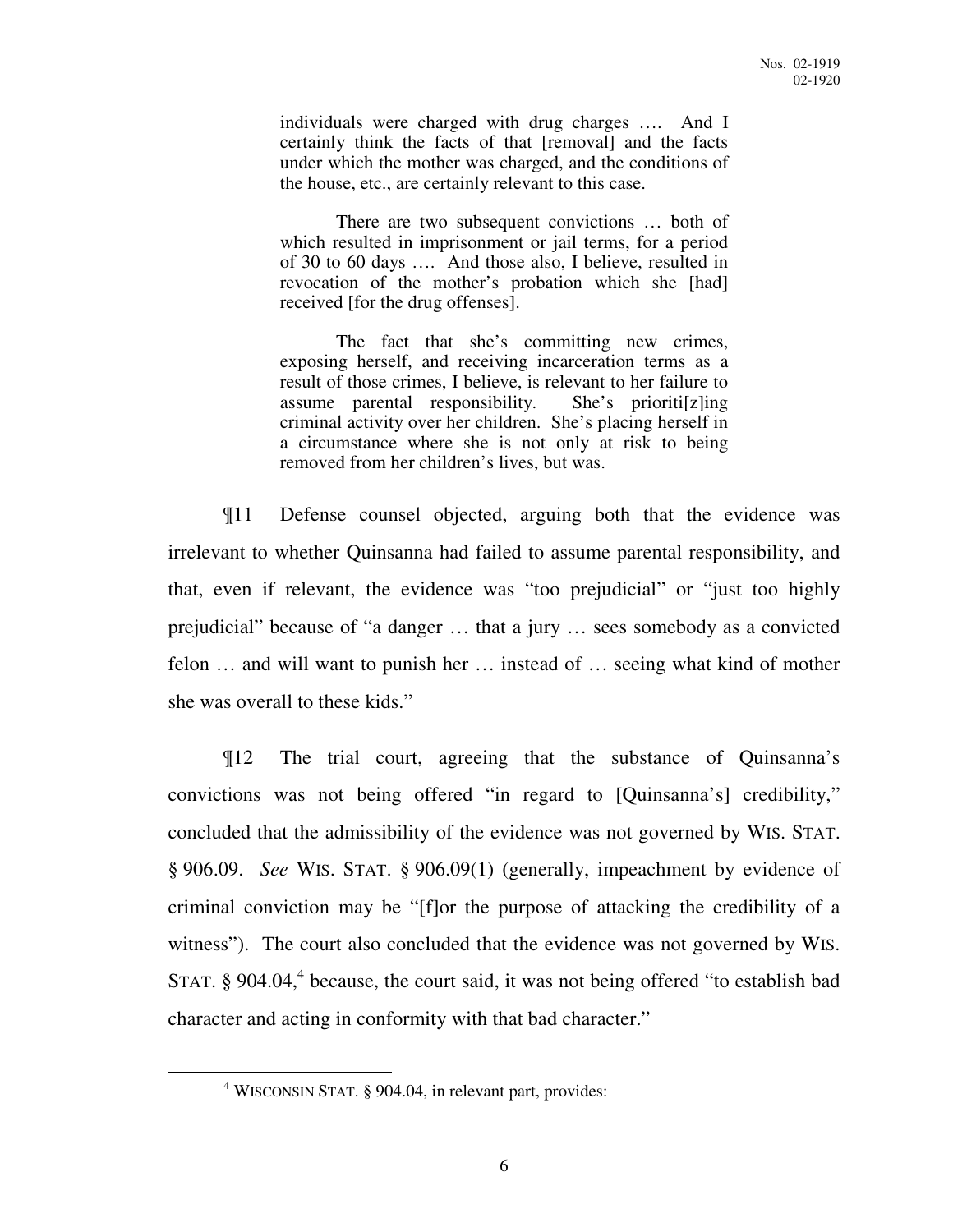¶13 Instead, the trial court concluded that the evidence was governed by WIS. STAT.  $\S\S 904.01$ ,  $904.02$ , and  $904.03$ .<sup>5</sup> Reasoning that the information "clearly" was relevant, the court first commented that "[t]he drug-related

> **Character evidence not admissible to prove conduct; exceptions; other crimes. (1)** CHARACTER EVIDENCE GENERALLY. Evidence of a person's character or a trait of the person's character is not admissible for the purpose of proving that the person acted in conformity therewith on a particular occasion, except:

> (a) *Character of accused.* Evidence of a pertinent trait of the accused's character offered by an accused, or by the prosecution to rebut the same;

> **(2)** OTHER CRIMES, WRONGS, OR ACTS. Evidence of other crimes, wrongs, or acts is not admissible to prove the character of a person in order to show that the person acted in conformity therewith. This subsection does not exclude the evidence when offered for other purposes, such as proof of motive, opportunity, intent, preparation, plan, knowledge, identity, or absence of mistake or accident.

<sup>5</sup> These statutes state:

….

 $\overline{a}$ 

**904.01 Definition of "relevant evidence".** "Relevant evidence" means evidence having any tendency to make the existence of any fact that is of consequence to the determination of the action more probable or less probable than it would be without the evidence.

**904.02 Relevant evidence generally admissible; irrelevant evidence inadmissible.** All relevant evidence is admissible, except as otherwise provided by the constitutions of the United States and the state of Wisconsin, by statute, by these rules, or by other rules adopted by the supreme court. Evidence which is not relevant is not admissible.

**904.03 Exclusion of relevant evidence on grounds of prejudice, confusion, or waste of time.** Although relevant, evidence may be excluded if its probative value is substantially outweighed by the danger of unfair prejudice, confusion of the issues, or misleading the jury, or by considerations of undue delay, waste of time, or needless presentation of cumulative evidence.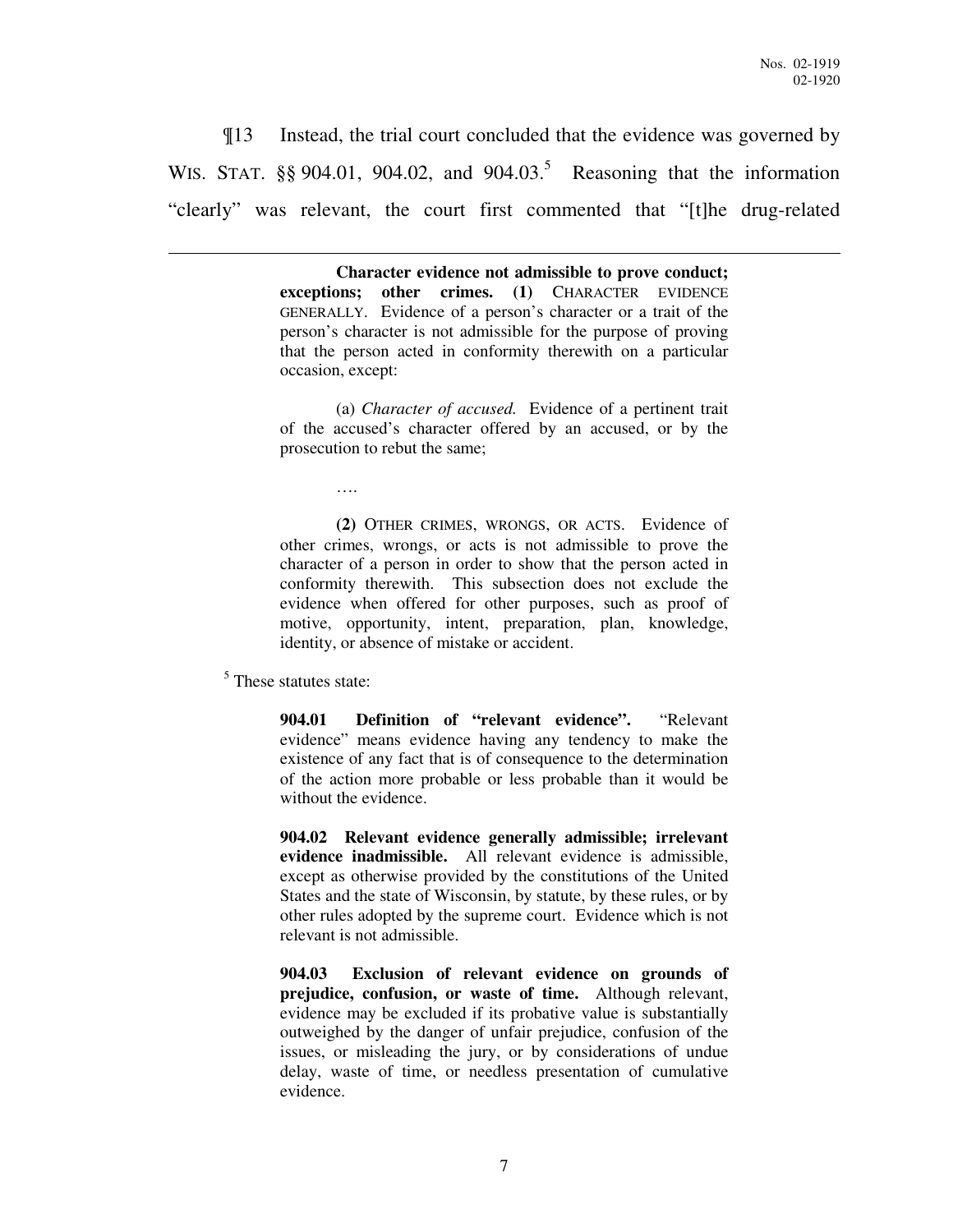offense[s] establish[] that [Quinsanna] wasn't fulfilling her daily parental responsibilities to these children during that period of time that she was incarcerated and it establishes why she was not doing it." The court concluded that, under what it viewed as the "strongly suggestive" language of *L.K. v. B.B.*, 113 Wis. 2d 429, 335 N.W.2d 846 (1983), and *Ann M.M. v. Rob S.*, 176 Wis. 2d 673, 500 N.W.2d 649 (1993), "not only [is] the fact that the parent is not fulfilling … parental responsibility on a day-to-day basis" relevant, but "the whys of why" the parent is not doing so is germane. Further, the court explained:

> I have always viewed the failure[-]to[-]assume[-]parental[-] responsibility statute to have a qualitative and quantitative component….

> Did [the parent] have any relationship with this child is one analysis.

> The other analysis is if [the parent has] had some relationship with the child or children[,] … what was the quality of that relationship? [—w]hether it was ongoing, that's particularly pertinent.

> I think in analyzing the drug-related activity … we've got this picture of what was going on in this house with guns and scales and drug paraphernalia and cartridges and so forth. And … all of that information is very pertinent in my opinion to the quality of the care, the quality of the relationship that was ongoing at the time that she did have day-to-day responsibility for the care of the children.

> I also note that I don't know how you try this case in fairness to the State and arguably in fairness to the children[,] noting that … [the guardian ad litem] is aligned with the State<sup>[1]</sup>, and frankly in fairness to the jury<sup>[1]</sup>, without giving [the jury] some understanding of why and how you've become involved in the lives of these children and the lives of their family.

¶14 The trial court then struggled with the issue of whether the probative value of the evidence would be substantially outweighed by the danger of unfair prejudice, under WIS. STAT. § 904.03. While acknowledging that a jury could be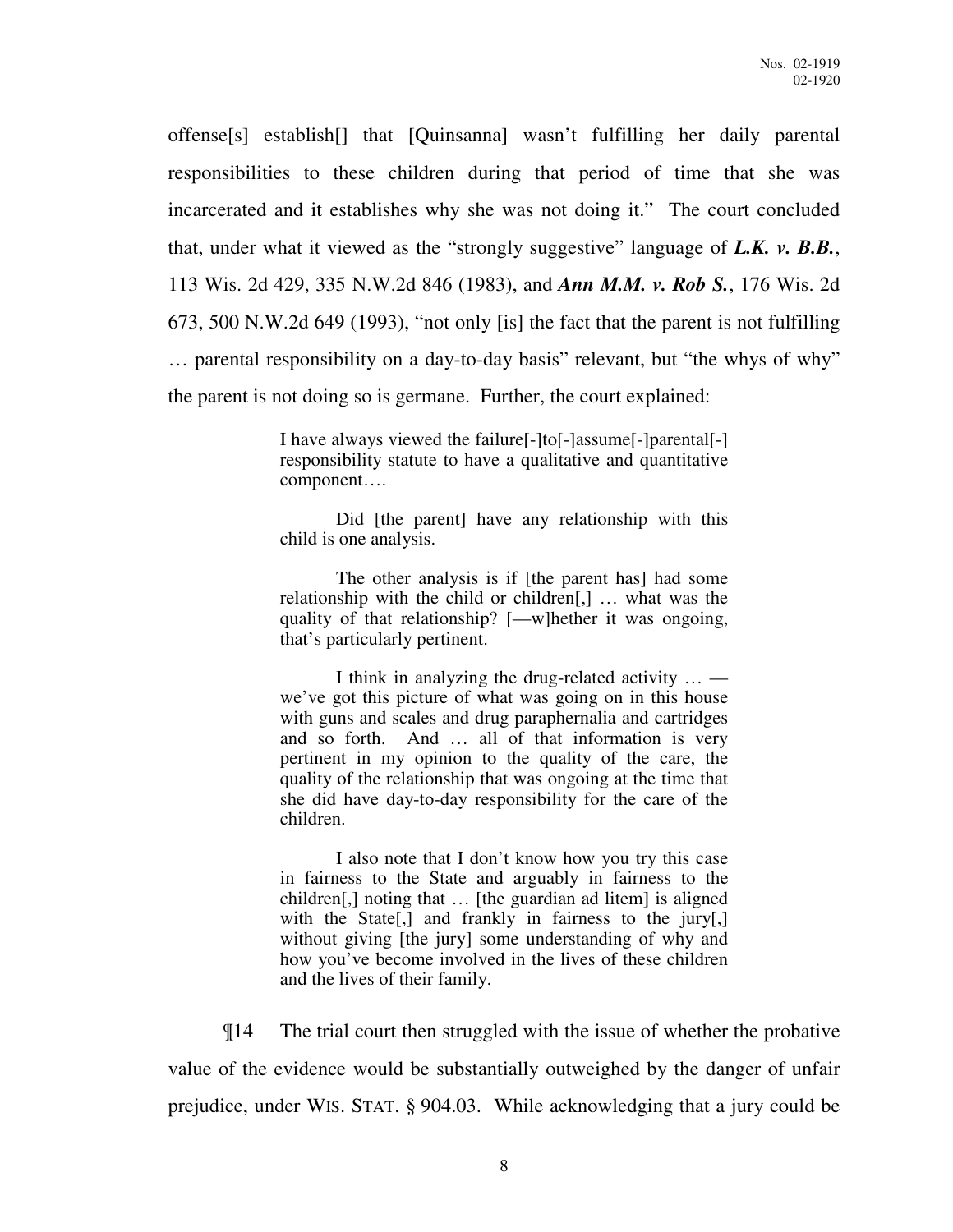inflamed by information of "all of this stuff about guns and drugs" and, as a result, could "just shut down at that point," the court concluded that, while certainly prejudicial, the information simply was not "unfairly prejudicial." The court explained that the evidence was "critically important" to the jury's determination of whether Quinsanna ever had a substantial parental relationship with Keyon and Teyon and, in particular, of "the quality of the relationship at the time she had dayto-day responsibility for the children."

¶15 The court went on to separately analyze the evidence of the non-drug offenses—theft and obstructing—under WIS. STAT. § 904.02. While noting its initial, tentative view that such evidence should be excluded, the court concluded that "when parents make decisions to engage in conduct that puts them in jeopardy of not being available to fulfill[] their responsibility to their children[,] that puts their relationship to their children at risk." That, the trial court concluded, "is relevant information for a fact-finder in determining whether they had a substantial parental relationship with a child."

¶16 The trial court then analyzed the theft and obstructing offenses under WIS. STAT. § 904.03, and, while commenting that it initially had expected to exclude the theft and obstructing evidence, concluded that the timing of those offenses underscored their admissibility. The court explained:

> I guess what really grabbed my attention in all of this was the proximity in time[;] at least one of these offense[s], … if not both[,] occurred while she still had responsibility [to] the criminal authorities for the drug involvement.

> > … [T]hat puts a whole different spin on it.

 … [Y]ou are a parent who should be aware that by engaging in that type of behavior you are putting your relationship with your children at significant risk ….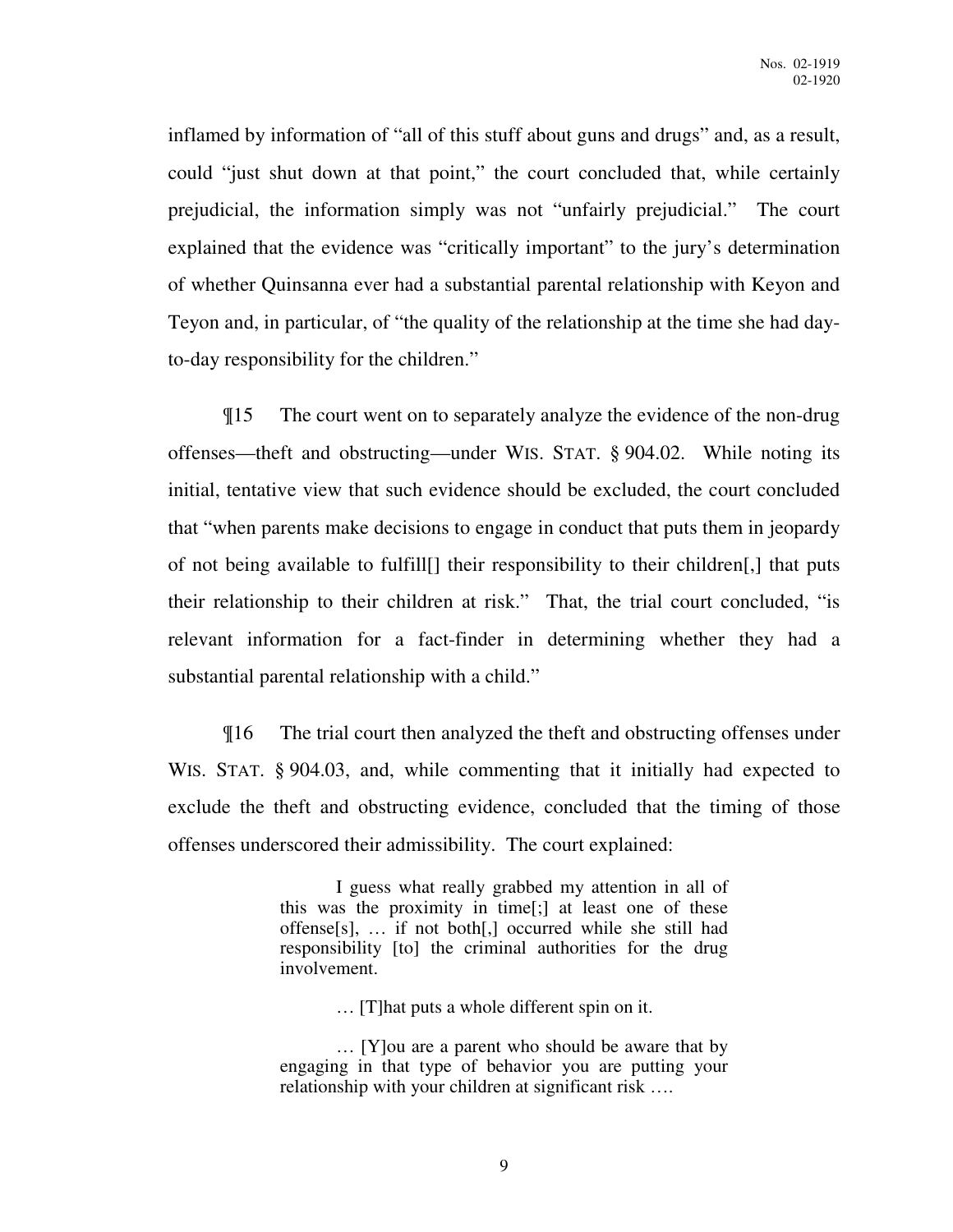Thus, the court allowed the State to introduce evidence of Quinsanna's criminal offenses and sentences for possession of marijuana, possession of cocaine, keeping a drug house, theft for altering checks while working as a retail cashier, and obstructing an officer for giving a false name.

¶17 Additional factual background will be presented together with our discussion of the additional issues in this appeal.

### II. DISCUSSION

### A. Admissibility of Quinsanna's Criminal History

¶18 Quinsanna first argues that she was "unfairly prejudiced by the trial court's decision to allow evidence in regard to the substance of her criminal convictions." She contends that admissible evidence of her criminal history should have been limited to the fact and number of criminal convictions, under WIS. STAT. § 906.09, as applied to civil cases. *See Voith v. Buser*, 83 Wis. 2d 540, 545, 266 N.W.2d 304 (1978). She also maintains that "evidence of the nature" of her offenses should have been excluded as improper character evidence under WIS. STAT. § 904.04(2). We disagree.

¶19 We review a trial court's decision to admit or exclude evidence in a termination trial under the erroneous-exercise-of-discretion standard. *La Crosse County Dep't of Human Servs. v. Tara P.*, 2002 WI App 84, ¶6, 252 Wis. 2d 179, 643 N.W.2d 194, *review denied*, 2002 WI 48, 252 Wis. 2d 152, 644 N.W.2d 688 (Wis. Apr. 22) (No. 01-3034, 3035). We will uphold a trial court's decision to admit evidence if the court exercised discretion in accordance with accepted legal standards and the facts of record. *Id.* Here, we conclude that the trial court's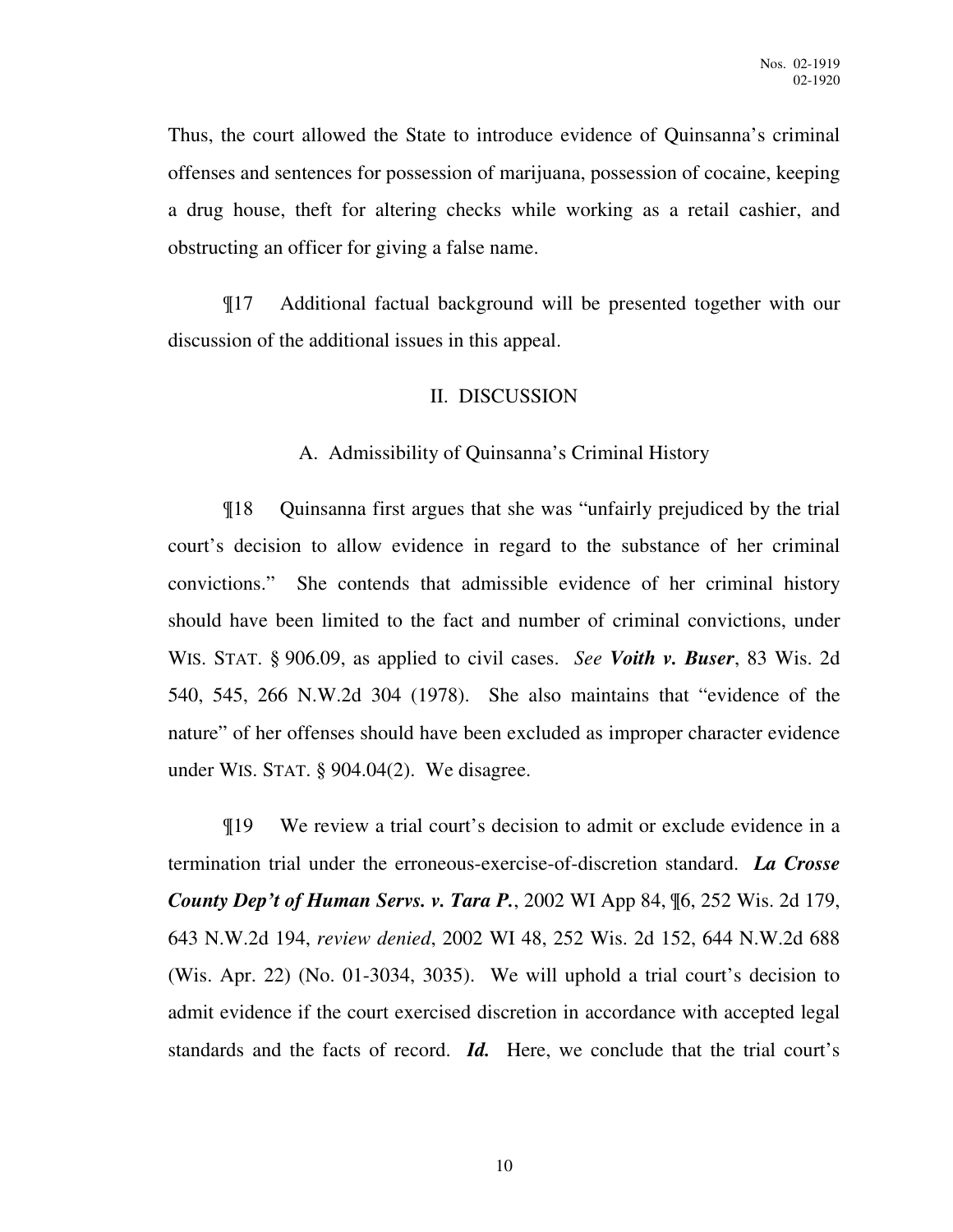analysis of the legal standards was correct, and its application of those standards to the facts was reasonable.

¶20 While typically the admissibility of evidence of criminal history is governed by WIS. STAT. § 906.09, here the trial court correctly concluded that § 906.09 was inapplicable. The statute relates only to the use of criminal convictions for impeachment—"[f]or the purpose of attacking the credibility of a witness." WIS. STAT. § 906.09(1). In this case, however, the State was not introducing Quinsanna's convictions to impeach her credibility. Instead, as the prosecutor asserted when arguing for admission of the evidence, the drug offenses "relate[d] specifically to the reason" Keyon and Teyon were removed from Quinsanna's home, and the theft and obstructing offenses were relevant to whether Quinsanna had assumed parental responsibility for the twins:

> The fact that she's committing new crimes, exposing herself, and receiving incarceration terms as a result of those crimes … is relevant to her failure to assume parental responsibility. She's prioritizing criminal activity over her children. She's placing herself in a circumstance where she is not only at risk to being removed from her children's lives, but was.

We agree. Thus, we conclude that  $\S 906.09$  was inapplicable.<sup>6</sup>

¶21 Moreover, for two reasons, nothing in WIS. STAT. § 904.04 precluded admission of the evidence of Quinsanna's offenses and sentences.

 $\overline{a}$ <sup>6</sup> In her reply brief, Quinsanna insists that the State did rely on "the nature of [her] criminal convictions to attack her credibility." She notes that, in its brief to this court, the State argues to uphold the verdict in part because the jury "obviously did not find her testimony credible." Even if, however, the jury viewed Quinsanna as less credible because of her convictions, that would not render the evidence of her offenses and sentences, introduced for other purposes, inadmissible. Inevitably, in circumstances such as these, a jury may end up drawing certain credibility-inferences from evidence that was not introduced for impeachment. Significantly, Quinsanna did not request a limiting instruction under WIS. STAT. § 901.06.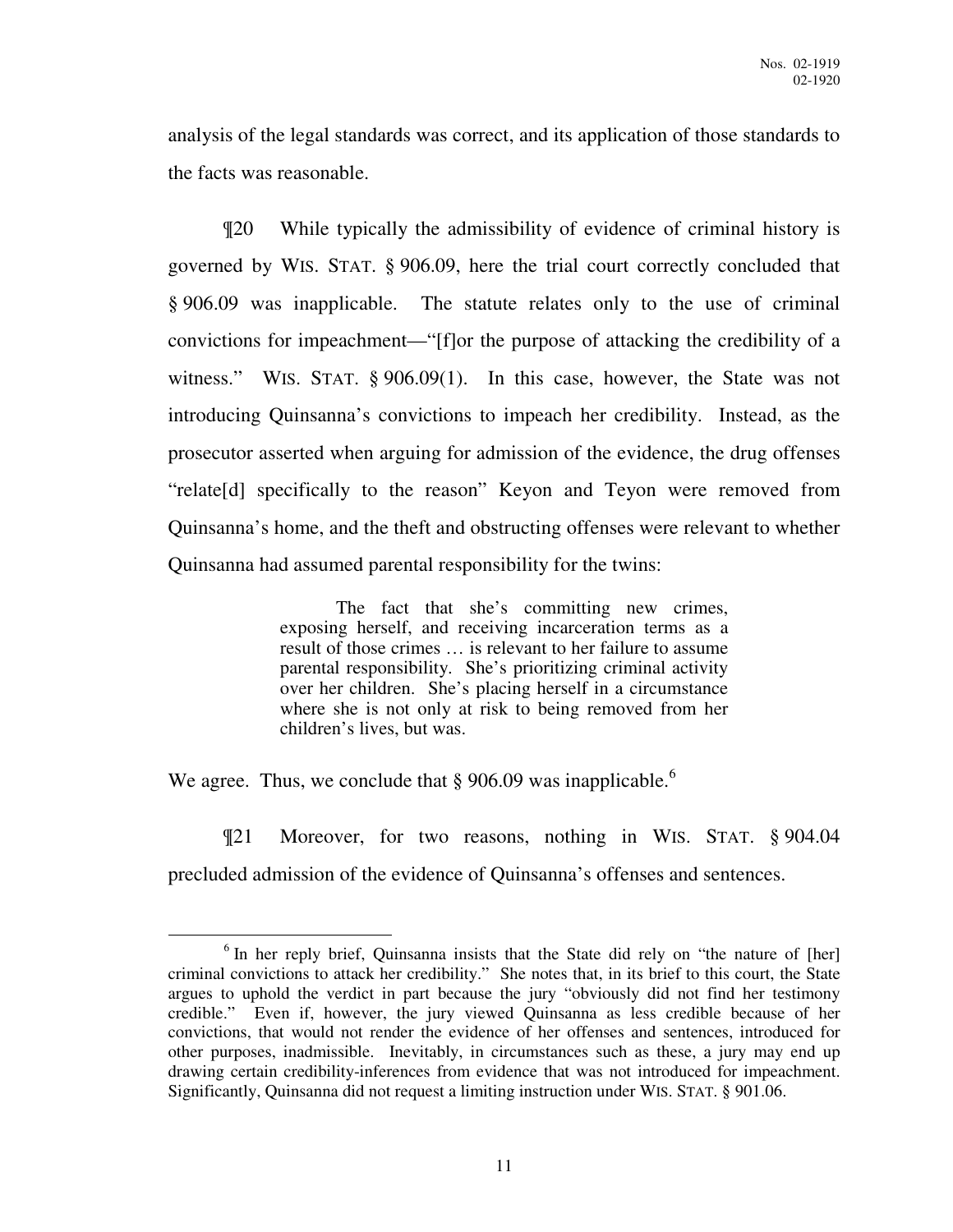¶22 First, except for statutorily-specified exceptions inapplicable here, *see* WIS. STAT. § 904.04(1)(a-c), "[e]vidence of a person's character or a trait of the person's character," under WIS. STAT. § 904.04(1), "is not admissible *for the purpose of proving that the person acted in conformity therewith on a particular occasion*[.]" (Emphasis added.) Clearly, in this case, the evidence was not introduced for that purpose. That is, the drug offenses and sentences were not introduced to prove that Quinsanna possessed drugs and kept a drug house; the theft and obstructing offenses and sentences were not introduced to prove that she was a thief or liar.

¶23 Instead, evidence of all the offenses and sentences was introduced to prove that she had failed to assume parental responsibility for Keyon and Teyon. That was fair. As the supreme court has explained, in a termination case a trial court "cannot ignore the circumstances of why" a parent "was not physically available" to assume parental responsibility when that unavailability is due not to illness, military service, or employment, but, rather "to incarceration from the will [1] ful act of burglary," and where it was the parent's "second incarceration for that crime." *L.K.*, 113 Wis. 2d at 442. Similarly, in another termination case, the supreme court commented that it could not "ignore the fact that any roadblock to establishing a [parental] relationship with [the child] caused by [the parent's] arrest, bond, and conviction was produced by [the parent's] own conduct." *Ann M.M.*, 176 Wis. 2d at 685.

¶24 While Quinsanna points out that the supreme court's pronouncements in *L.K.* and *Ann M.M.* came in contexts somewhat different from those of the instant case, we deem the supreme court's reasoning no less compelling here. In those cases, courts logically considered parental responsibility for their own criminal conduct. And in *L.K.* and the instant case, courts logically

12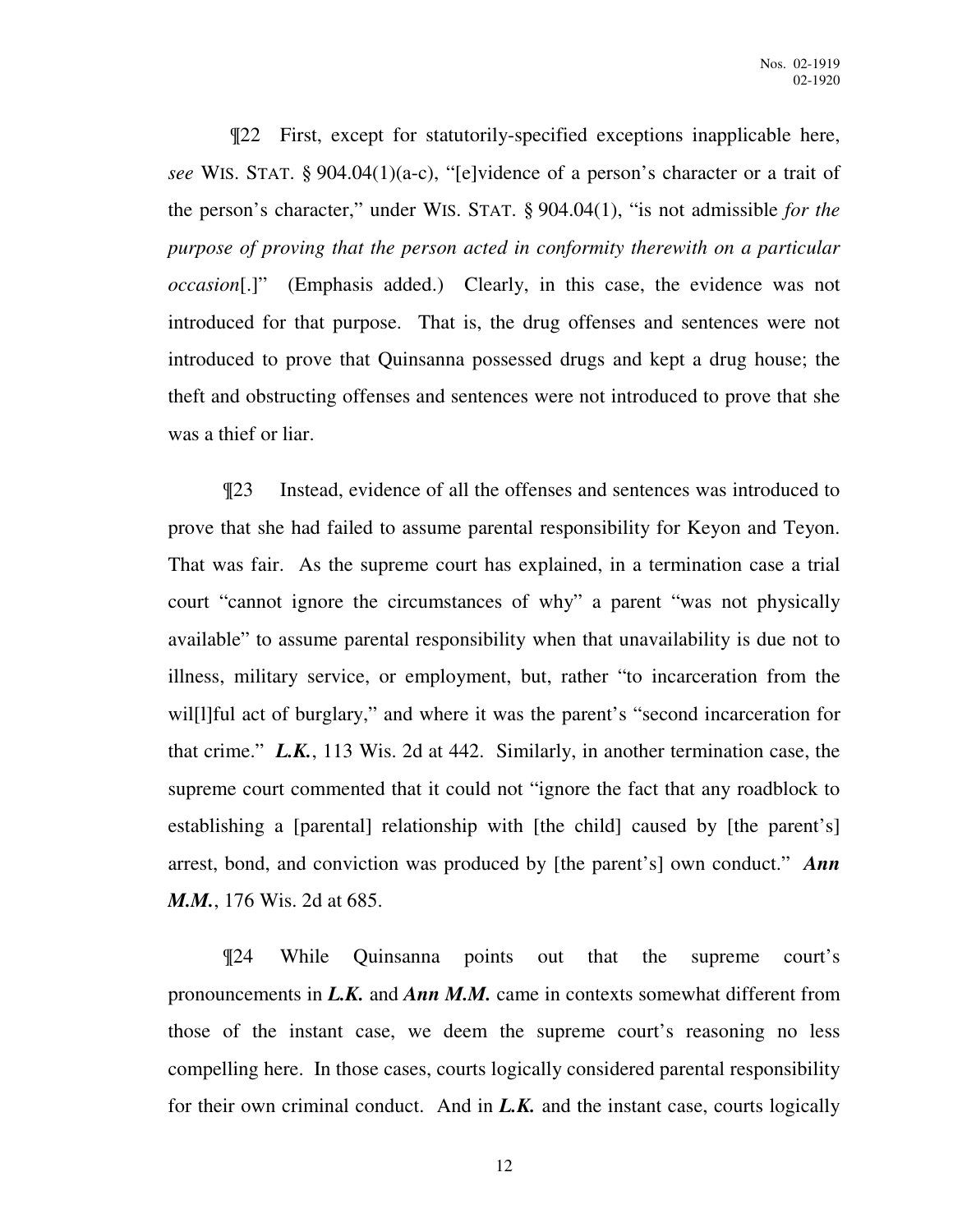considered parents' decisions to commit crimes notwithstanding what, at the very least, should have been their appreciation for the impact of their conduct on their relationships with their children. Accordingly, in the instant case, the trial court's reliance on *L.K.* and *Ann M.M.* was sound.

¶25 Second, under virtually the same analysis, the evidence was not foreclosed by WIS. STAT. § 904.04(2). After all, the statute provides that "[e]vidence of other crimes, wrongs, or acts is not admissible to prove the character of a person *in order to show that the person acted in conformity therewith*." WIS. STAT. § 904.04(2) (emphasis added). Here, as explained, that was not the purpose. *See also Tara P.*, 2002 WI App 84 at ¶¶17-18 (concluding that, in termination trial under WIS. STAT. § 48.415(2), other-acts analysis under WIS. STAT. § 904.04(2) is inapplicable to determination of admissibility of evidence of bad condition of mother's home and her children, and mother's "seeming indifference" to that condition, offered to prove mother would not satisfy prerequisites to children's return).

¶26 Further, even were we to accept Quinsanna's characterization of the evidence of her criminal history as "other-acts" evidence under WIS. STAT. § 904.04(2), the evidence still would have been admissible because the statute "does not exclude the evidence when offered for other purposes, such as proof of motive, opportunity, intent, preparation, plan, knowledge, identity, or absence of mistake or accident." WIS. STAT. § 904.04(2). Here, the evidence was offered for "other purposes" including proof of Quinsanna's "opportunity" to assume parental responsibility for Keyon and Teyon, her "intent" to do so, and the "absence" of any "mistake or accident" preventing her from doing so. *See id.*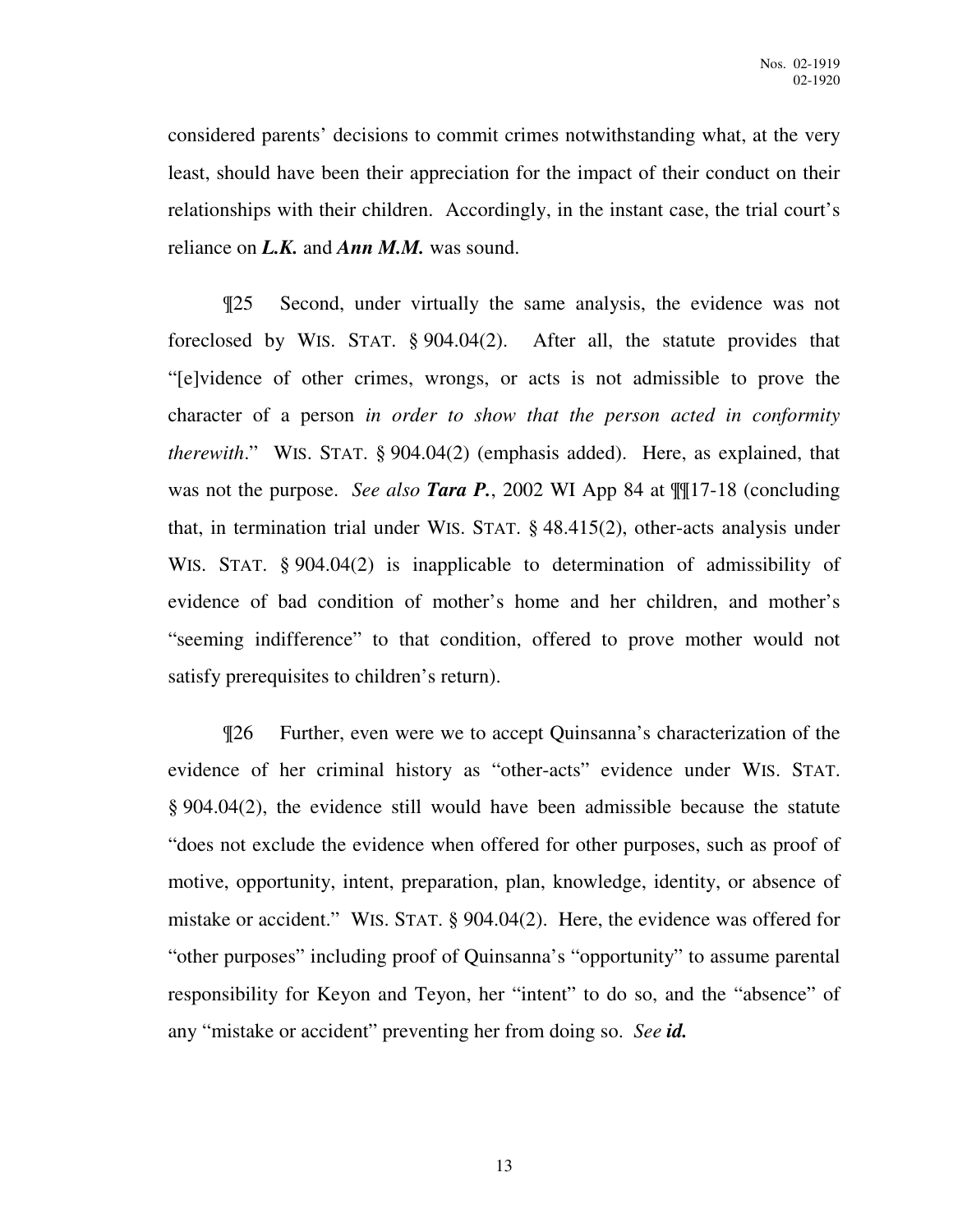¶27 Although in the trial court Quinsanna also challenged the evidence under WIS. STAT. § 904.03, she fails to do so on appeal. *See Reiman Assocs., Inc. v. R/A Adver., Inc.*, 102 Wis. 2d 305, 306 n.1, 306 N.W.2d 292 (Ct. App. 1981) (contentions not briefed are waived). Nevertheless, we note that the trial court carefully appraised the relevance of evidence under WIS. STAT. § 904.02 and, in doing so, logically distinguished the drug offenses from the theft and obstructing offenses. We also note that the court carried out the balancing-analysis required under WIS. STAT. § 904.03 and articulated reasonable bases for the admission of the evidence of all Quinsanna's offenses and sentences.

## B. Perversity of the Verdicts

¶28 The jury returned verdicts unanimously answering "Yes" to the questions, "Did [Quinsanna] fail to assume parental responsibility with respect to [Keyon] [Teyon]?" Quinsanna's counsel asked that the jury be polled but did not challenge the verdicts in any other way; he never argued that they were perverse.<sup>7</sup> On appeal, however, Quinsanna contends that the verdicts were perverse and, therefore, that the trial court erred in entering a finding based on them. We disagree.

¶29 First, it is important to clarify what Quinsanna is *not* arguing and, in doing so, to identify her precise position. Quinsanna is not arguing that the evidence was insufficient to prove that she failed to assume parental responsibility for Keyon and Teyon once they were removed from her home. Instead, she is

 $\overline{a}$  $<sup>7</sup>$  As the supreme court has explained, however, despite a failure to present post-verdict</sup> motions, "the appeals court has jurisdiction over a timely appeal and may in its discretion conclude that, in the interest of justice, the issues not assertable as a matter of right may nevertheless be reviewed." *Hartford Ins. Co. v. Wales*, 138 Wis. 2d 508, 511, 406 N.W.2d 426 (1987). Here, in the interest of justice, given the gravity of a termination of parental rights, we address the merits of Quinsanna's claim.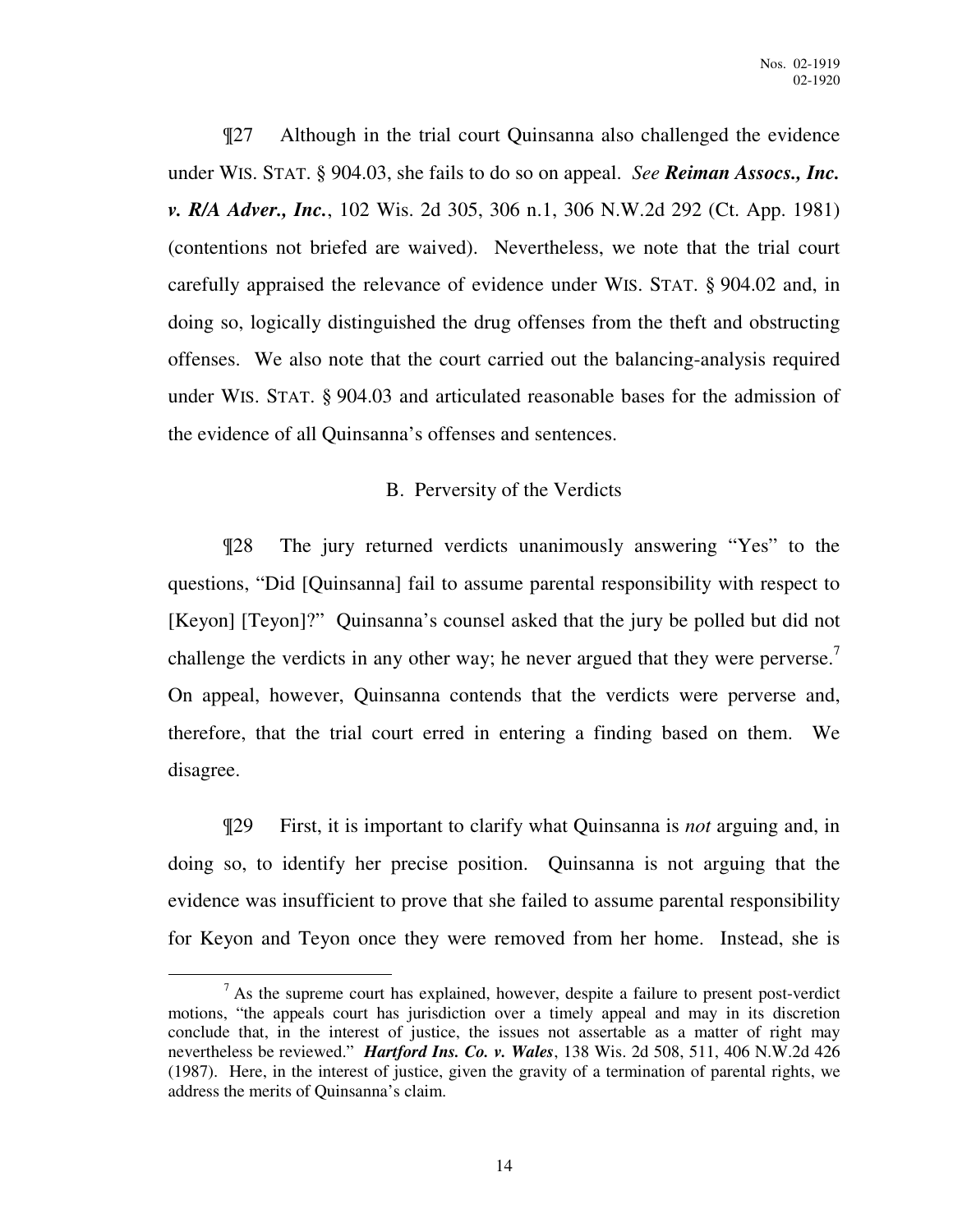contending that: (1) under WIS. STAT. § 48.415(6) and the corresponding jury instructions employed at her trial, failure to assume responsibility must be proven by evidence establishing "that the parent … ha[s] *never* had a substantial parental relationship with the child," *see* § 48.415(6)(a) (emphasis added); (2) undisputed evidence of her daily care for Keyon and Teyon, from their birth on October 23, 1992, to their removal from her home on November 1, 1994, established that, for more than two years, she had a "substantial parental relationship" with them, as defined by § 48.415(6)(b), *see* footnote 1, above; and, therefore (3) the jury could not have found that she *never* had a substantial parental relationship with Keyon and Teyon and, accordingly, its verdicts that she failed to assume parental responsibility were perverse.

¶30 This court's review of a jury's verdict is narrow. *See Morden v. Continental AG*, 2000 WI 51, ¶38, 235 Wis. 2d 325, 611 N.W.2d 659. As the supreme court explained: "Appellate courts in Wisconsin will sustain a jury verdict if there is any credible evidence to support it. Moreover, if there is any credible evidence, under any reasonable view, that leads to an inference supporting the jury's finding, [appellate courts] will not overturn that finding." *Id.* (citations omitted). Further, in determining whether any credible evidence supports a jury's verdict, we will search the record for such supporting evidence and, "if the evidence gives rise to more than one reasonable inference," we will "accept the particular inference reached by the jury." *Id.* at ¶39.

¶31 Moreover, as we explained:

 For a verdict to be perverse, there must be something to warrant a finding that considerations which were ulterior to a reasonably fair application of the jury's judgment to the evidence, under the court's instructions, controlled or materially influenced the jury. A verdict is perverse when the jury clearly refuses to follow the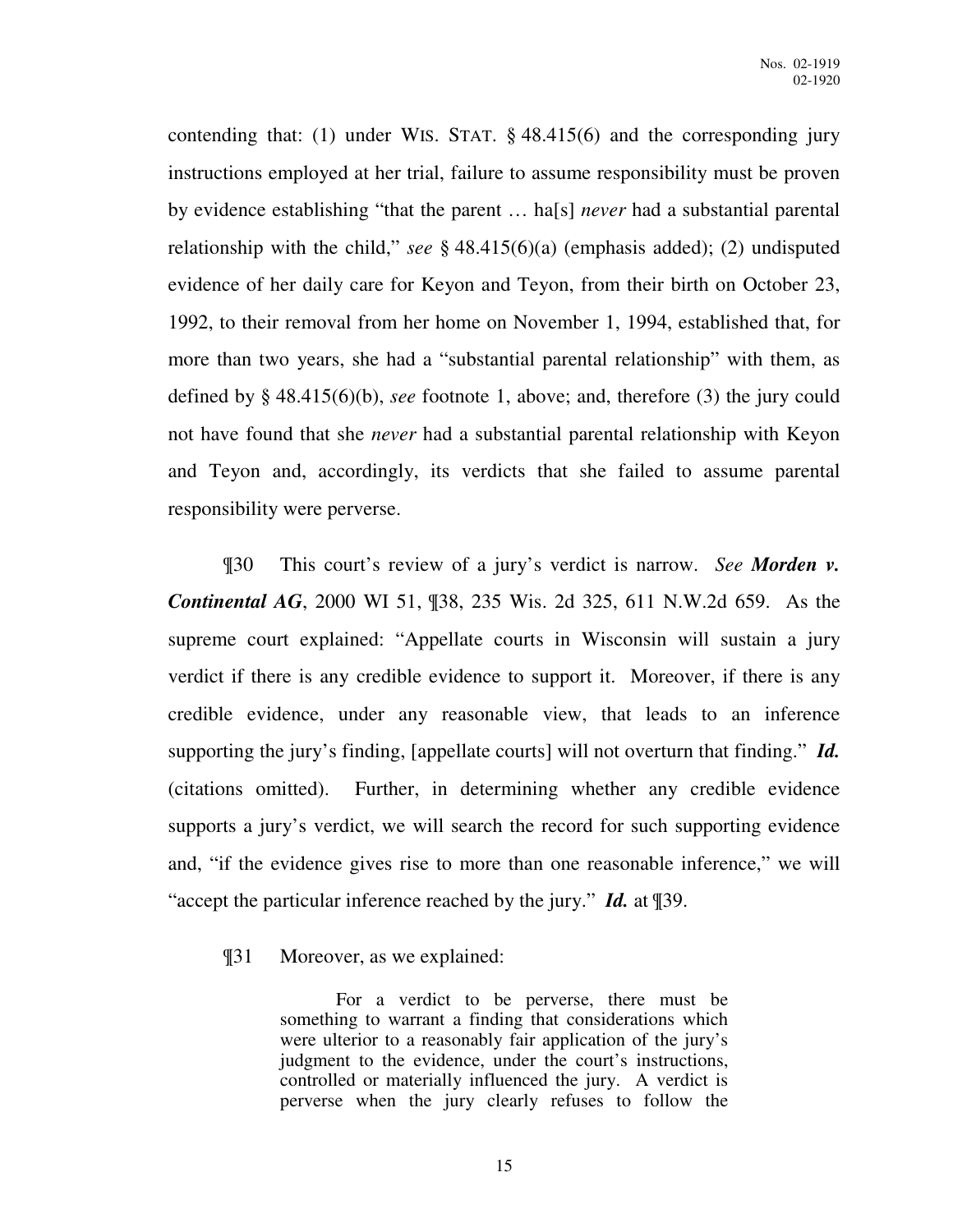direction or instruction of the trial court upon a point of law, or where the verdict reflects highly emotional, inflammatory or immaterial considerations, or an obvious prejudgment with no attempt to be fair.

*Becker v. State Farm Mut. Auto. Ins. Co.*, 141 Wis. 2d 804, 820, 416 N.W.2d 906 (Ct. App. 1987) (citations omitted). Here, even without questioning Quinsanna's contention that the trial included undisputed evidence of her "daily supervision" of Keyon and Teyon before they were removed from her home, *see* WIS. STAT. § 48.415(6)(b), we reject her argument for two reasons.

¶32 First, WIS. STAT. § 48.415(6)(b) provides that a "'substantial parental relationship'" consists of "the acceptance and exercise of significant responsibility" for not only the "daily supervision" of a child, but also "the acceptance and exercise of significant responsibility" for, among other things, the "protection and care of the child." *See id.* Here, the jury reasonably could have inferred that, because Quinsanna's "daily supervision" of Keyon and Teyon included her daily exposure of them to her own drug use and drug house, she had not exercised "significant responsibility" for their "protection and care." *See id.*

¶33 Second, while challenging the admission of her criminal history in her primary appellate argument, Quinsanna does not contend that evidence of her offenses and sentences constituted "considerations which were ulterior to a reasonably fair application of the jury's judgment to the evidence, under the court's instructions." *See Becker*, 141 Wis. 2d at 820. Indeed, she points to no such ulterior considerations of any kind. Having concluded that evidence of her criminal history was relevant and admissible, and having been presented with nothing else that arguably could constitute an ulterior consideration, we can only conclude that the verdicts were not perverse.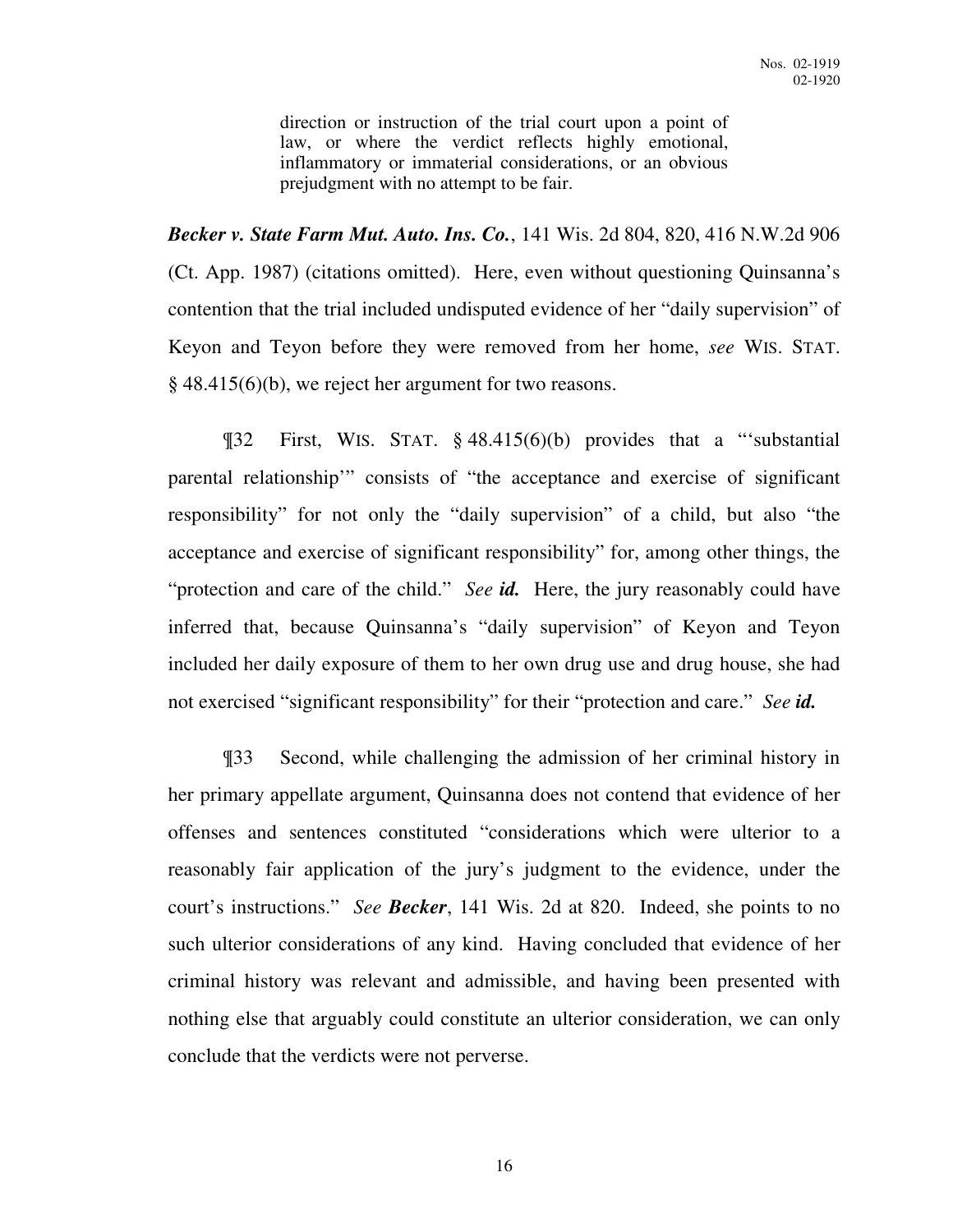### C. Competency of Court to Conduct Dispositional Hearing

¶34 Finally, Quinsanna argues that the trial court lost competency to conduct the dispositional hearing because it adjourned the hearing for more than forty-five days following the verdicts without finding good cause for the continuance. Again, we disagree.

¶35 Immediately after the jury was polled and excused from the courtroom, the trial court asked the clerk to schedule a disposition date. The clerk, prosecutor, guardian ad litem, and Quinsanna's counsel acknowledged the fortyfive day time limit between the fact-finding and disposition hearings, *see* WIS. STAT.  $\S$  48.424(4)(a), but were unable to locate a date within forty-five days when all parties could appear due, in part, to Quinsanna's counsel's trial schedule.

¶36 The clerk explicitly advised the parties that the dispositional date could not be scheduled outside the forty-five day limit unless all parties "agree[d] to do it." The prosecutor agreed to the continuance, and the guardian ad litem and Quinsanna's counsel "waive[d]" the forty-five day limit.<sup>8</sup> The clerk then scheduled the dispositional hearing approximately one week beyond what otherwise would have been the deadline. Quinsanna now argues that the trial court lost competency to conduct the dispositional hearing. She is incorrect.

¶37 "[F]ailure to comply with mandatory time limits under the Children's Code may result in the loss of the circuit court's competency to proceed." *State v. April O.*, 2000 WI App 70, ¶5, 233 Wis. 2d 663, 607 N.W.2d 927. Where the facts are undisputed, "[w]hether the circuit court complied with

<sup>&</sup>lt;sup>8</sup> "The Children's Code contains no provision for the *waiver* of time limits, and the only provisions for delays, continuances and extensions are set forth in § 48.315, STATS." *Waukesha County v. Darlene R.*, 201 Wis. 2d 633, 640, 549 N.W.2d 489 (Ct. App. 1996) (emphasis added).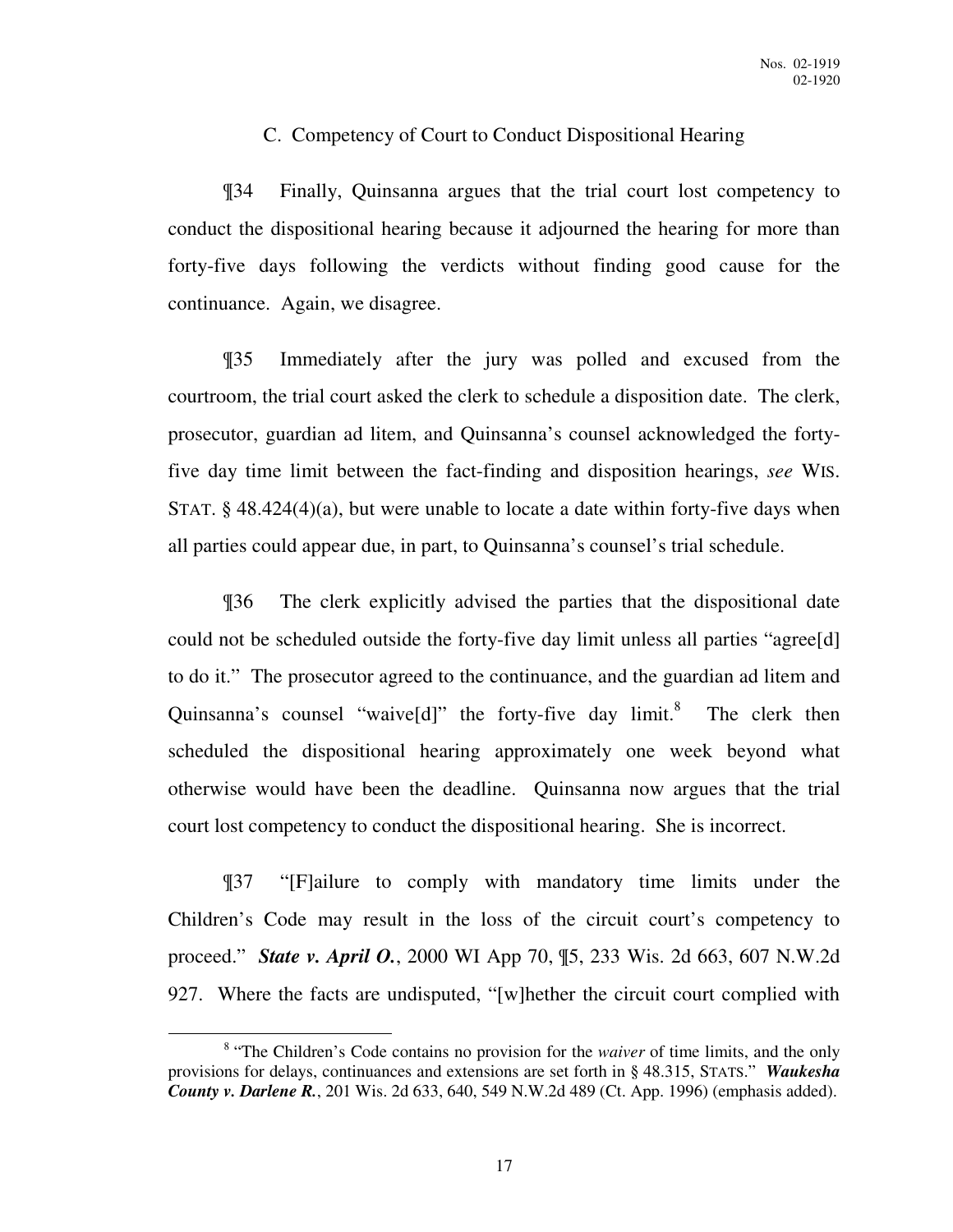the time limits and granted a continuance pursuant to WIS. STAT. § 48.315(2) … presents a legal question of statutory interpretation," subject to our independent review. *Id.* at ¶6.

¶38 Under WIS. STAT. § 48.315(2), "[a] continuance shall be granted by the court only upon a showing of good cause in open court … and only for so long as is necessary, taking into account the request or consent of the district attorney or the parties and the interest of the public in the prompt disposition of cases." Where the record "contains ample evidence to support a finding of good cause" for a continuance of a termination hearing, the trial court's "incantation of statutory phrases [is] unnecessary" for this court to conclude that a continuance, beyond what otherwise would have been the statutory time limits, does not deprive the trial court of competence. *See R.A.C.P. v State*, 157 Wis. 2d 106, 113, 458 N.W.2d 823 (Ct. App. 1990).

¶39 Here, although the trial court never made an explicit finding of "good cause" for the continuance, the record "contains ample evidence to support a finding of good cause." *See id*.<sup>9</sup> The court and the parties attempted to schedule the dispositional hearing within forty-five days but were unable to do so. They located the earliest date, just one week beyond the forty-five day limit, on which they all could appear. They all agreed to a continuance in order to hold the dispositional hearing on that date.

 $9^9$  And this wholly distinguishes the instant case from **State v. April O.**, 2000 WI App 70, 233 Wis. 2d 663, 607 N.W.2d 927, on which Quinsanna relies. In *April O.*, the trial court rescheduled the dispositional hearing in a termination case beyond the forty-five day deadline but did not do so "on the record or give any reason for rescheduling the hearing" before the time limit expired. *Id.* at  $\mathbb{I}$ 3. We concluded, therefore, that the trial court lost competency because it "did" not properly extend the time limit by finding, before the time limit expired and in open court, that good cause existed." *Id.* at ¶11. Here, by contrast, the continuance was granted before the time limit expired, and in open court for good cause, which was apparent in the record.